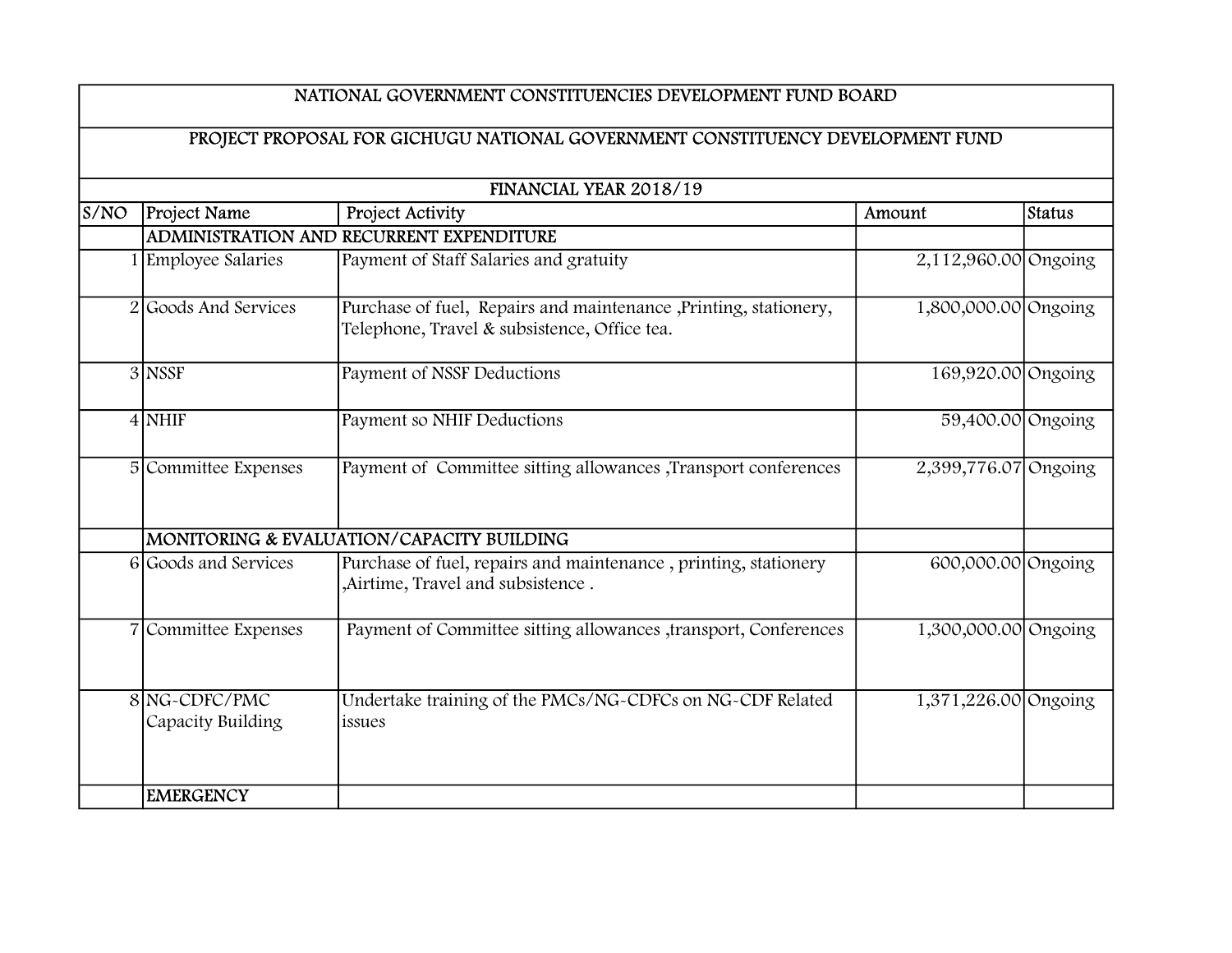| 9 Emergency                     | To cater for any unforeseen occurrences in the Constituency<br>during the financial year                                                                                                                                          | 5,738,993.45 Ongoing  |  |
|---------------------------------|-----------------------------------------------------------------------------------------------------------------------------------------------------------------------------------------------------------------------------------|-----------------------|--|
| <b>BURSARY</b>                  |                                                                                                                                                                                                                                   |                       |  |
| 10 Bursary Secondary<br>School  | Payment of bursary to needy students                                                                                                                                                                                              | 23,000,000.00 Ongoing |  |
| 11 Bursary Tertiary School      | Payment of Bursary to needy student                                                                                                                                                                                               | 15,000,000.00 Ongoing |  |
| <b>PRIMARY SCHOOLS</b>          |                                                                                                                                                                                                                                   |                       |  |
| 12 Gikumbo primary<br>school    | Construction of a metal gate and fencing the school compound<br>with barbed wire and wooden posts about 700 metres Perimeter.<br>Declined.Due to ban on logging, NG-CDFC's are advised to use<br>concrete/metal posts for fencing | 600,000.00 new        |  |
| 13 Gatunguru primary<br>school  | Construction of exhaustible toilet(8 doors) to completion                                                                                                                                                                         | 1,290,000.00 new      |  |
| 14 Kiambatha primary<br>school  | Painting of 1No of classroom Kshs 100,000 and Purchase of<br>special unit facilities (Sorting Box, Jigsaw, Crayons, Creative<br>Books, Knitting Tools, Flashcards, Counting abacus) kshs 200,000                                  | 300,000.00 new        |  |
| 15 Guama primary school         | Construction of 2no dormitories. One for boys and one for girls.<br>Each with a capacity of 150 pupils and each to cost 2.5million                                                                                                | 5,000,000.00 new      |  |
| 16 Mwanianjau primary<br>school | Purchase of 100 pupils chairs and lockers                                                                                                                                                                                         | 400,000.00 new        |  |
| 17 Mugumo primary<br>school     | Purchase of 100 pupils chairs and lockers.                                                                                                                                                                                        | 400,000.00 new        |  |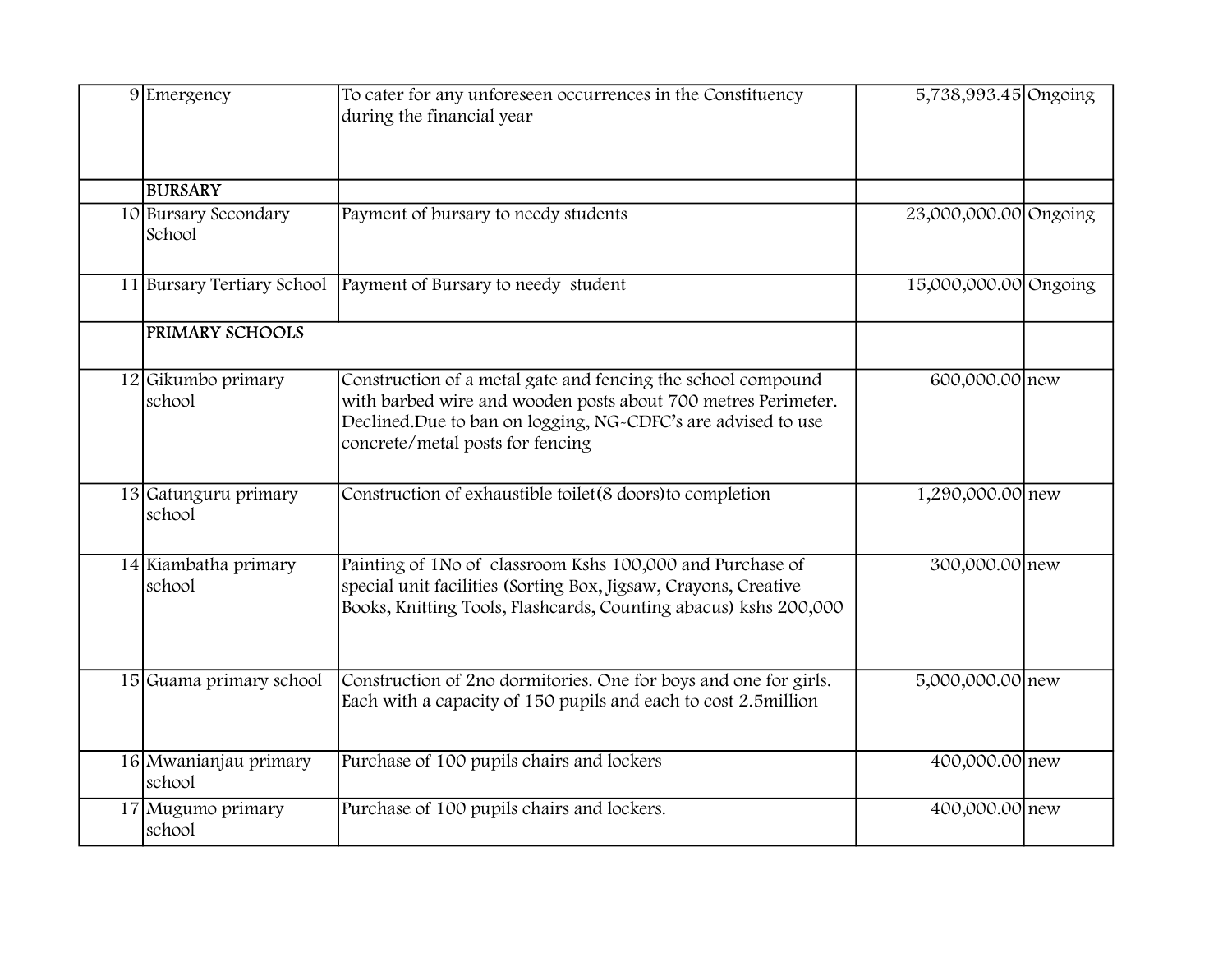| 18 kiathi primary school                    | Renovation of 1 No. staffrooms and office by placing window<br>panes, flooring, one metal door, ceiling and painting Ksh.<br>350,000. And purchase of teachers office chairs and tables Kshs.<br>150,000 | 500,000.00 new       |  |
|---------------------------------------------|----------------------------------------------------------------------------------------------------------------------------------------------------------------------------------------------------------|----------------------|--|
| 19 Kariru primary school                    | Renovation of 4No. Classrooms by placing window panes, the<br>flooring, and painting.                                                                                                                    | 1,000,000.00 new     |  |
|                                             | 20 Kiandai primary school. Renovation of 4No classrooms by Roofing, Flooring, Fixing<br>Window, One door and Painting.                                                                                   | 1,000,000.00 new     |  |
| 21 Githage primary and<br>secondary school  | Purchase and installation of water pipes to connect the school with<br>Kabare-Mutige water project and purchase of two (2) 10,000<br>plastic tanks for school water storage.                             | 527,000.00 new       |  |
| <b>SECONDARY SCHOOLS</b>                    |                                                                                                                                                                                                          |                      |  |
| 22 St Anne Gituba girls<br>Secondary school | Completion of one storey dormitory by internal and external<br>painting, Tile works, Terrazzo works, Water goods, and Grill<br>Works.                                                                    | 3,000,000.00 ongoing |  |
|                                             | 23 Kavote secondary school Completion of multipurpose dining hall by floor works, fixing<br>windows and doors, plastering, painting, and ceiling works                                                   | 1,900,000.00 ongoing |  |
| 24 Ngariama secondary<br>school             | Completion of a dining hall by floor works, fixing windows and<br>doors, plastering, painting, and ceiling works.                                                                                        | 1,700,000.00 ongoing |  |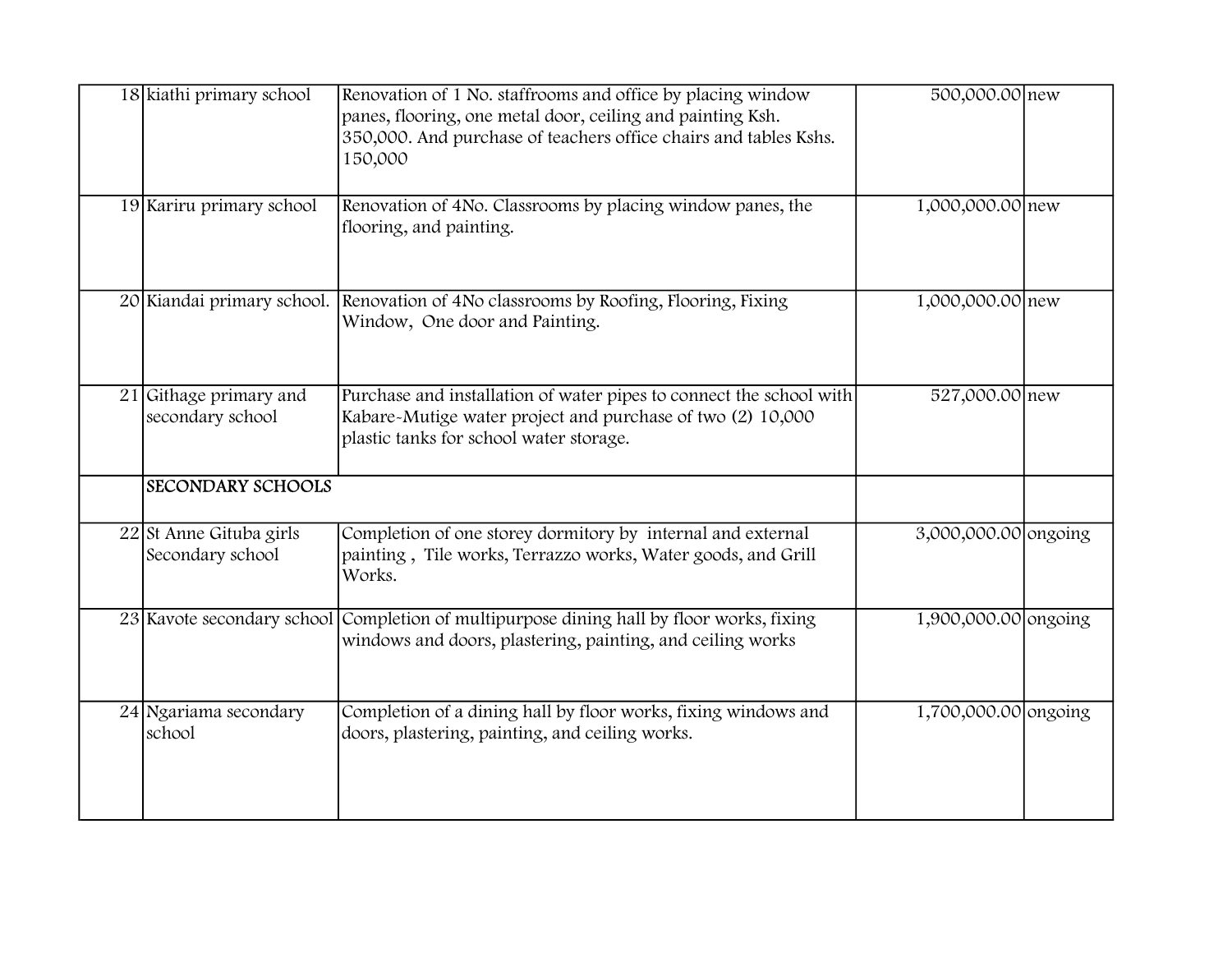| 25 Githure secondary<br>school           | Renovation of a laboratory room by flooring, painting, repair of<br>windows and doors and fixing laboratory equipments.                       | 700,000.00 ongoing   |  |
|------------------------------------------|-----------------------------------------------------------------------------------------------------------------------------------------------|----------------------|--|
| 26 Kiaumbui secondary<br>school          | Completion of a dining hall by floor works, fixing windows and<br>doors, plastering, painting, ceiling works and roofing.                     | 4,900,000.00 ongoing |  |
| 27 Gacatha secondary<br>school           | Completion of a multipurpose dining hall by floor works, fixing<br>windows panes and doors, plastering, painting, and ceiling works.          | 3,000,000.00 ongoing |  |
| 28 Rukenya secondary                     | Roofing of dining hall (project co-funded by NG-CDF and parents)                                                                              | 800,000.00 new       |  |
| 29 Kiamugumo girls                       | Completion of ground floor of their two storey laboratory block by<br>flooring, fixing windows and doors and fixing laboratory<br>equipments. | 5,000,000.00 ongoing |  |
| 30 Mugumo girls<br>secondary school      | Completion of one storey library by flooring ground floor and first<br>floor, construction of the storey and roofing.                         | 5,050,000.00 ongoing |  |
| <b>SECURITY</b>                          |                                                                                                                                               |                      |  |
| 31 Kiaruri assistant chief               | Construction of a pit latrine with two units, and urinal                                                                                      | 250,000.00 new       |  |
| 32 Kianjiru chief camp                   | Construction of an office Ksh.900,000 and a pit latrine with two<br>cubicles, and urinal Kshs. 200,000                                        | 1,100,000.00 new     |  |
| 33 Kathoge Administartion<br>Police post | Purchase of two executive office chairs and tables, two cabinet and<br>ordinary chairs and tables.                                            | 150,000.00 new       |  |
|                                          | 34 Gichonjo-ini chief camp Construction of a two door pit latrine and a urinal                                                                | 250,000.00 new       |  |